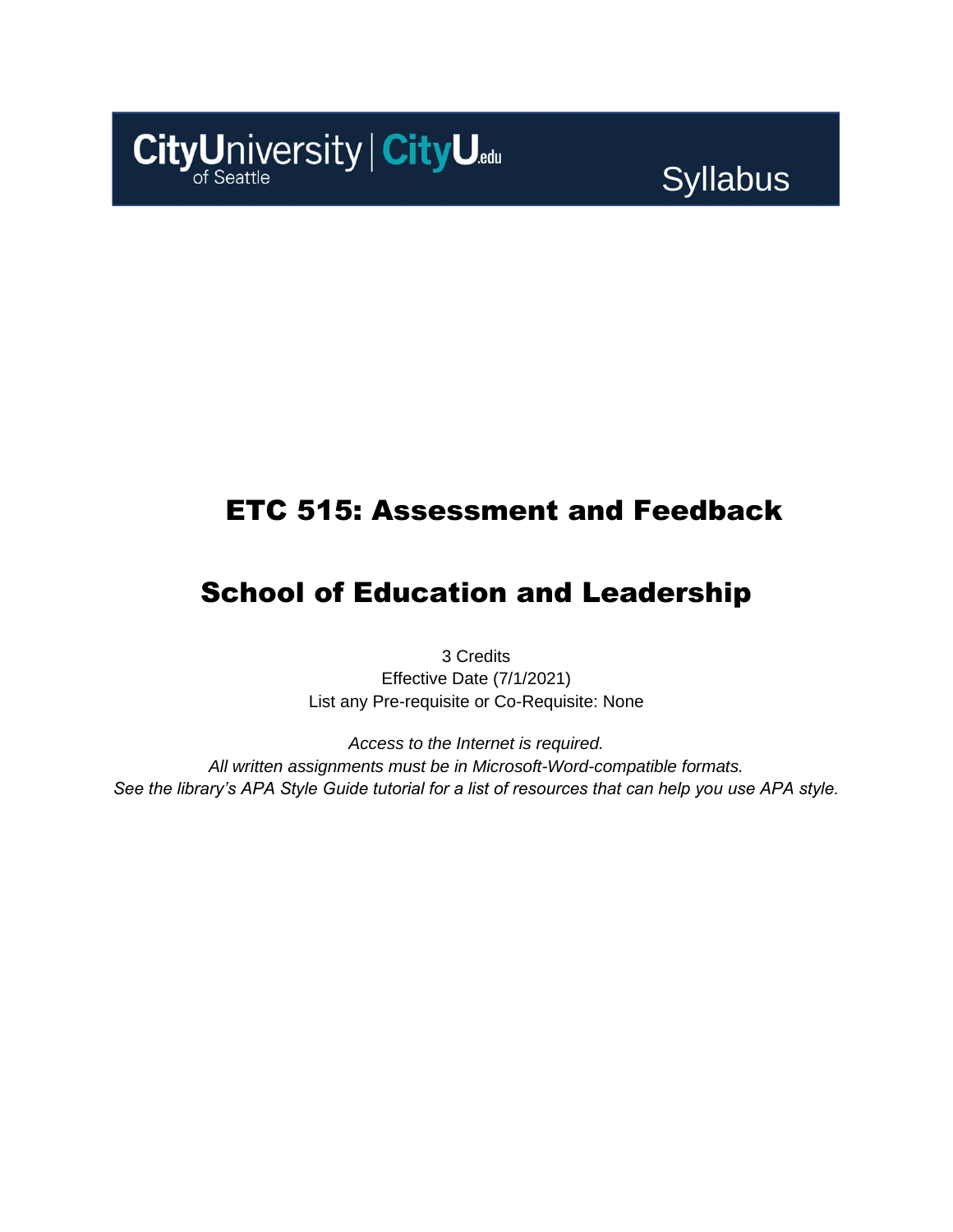# Faculty Information

Professional experience information for instructors is found under *Faculty Information* in the online course menu.

## Contact Information

Contact information for instructors is found under *Faculty Information* in the online course menu.

# Course Description

This course introduces assessment methods (formative, summative, student voice, selfmonitoring, questioning strategies, etc.). Emphasis is placed on the skills necessary to align assessments with common core standards and learning targets, to inform future instructional decisions, and how to provide effective feedback to students. Candidates will use self-reflection to analyze and inform their own assessment practices. This course includes components of state requirements for certification.

## Course Resources

Required and recommended resources to complete coursework and assignments are found on the course [Reading List.](https://cityu.alma.exlibrisgroup.com/leganto/login?auth=SAML) The reading list can be found under *Course Information* in Blackboard as well as from the library homepage ("Find Your Textbook" button).

**Note**: Required resources that must be purchased by the student are tagged "Purchase from a vendor of your choosing." Required resources with a direct link, "Available through CityU Library", are available electronically at no cost to students.

Students in Canada may purchase course resources from the [Canada Bookstore,](https://www.cityubookstore.ca/index.asp) and students outside the U.S. and Canada should contact their advisor or textbook coordinator for additional information.

## Course Outcomes

This course will prepare students to:

- Align assessment strategies with learning targets
- Analyze ongoing assessment results to make informed decisions for classroom instruction.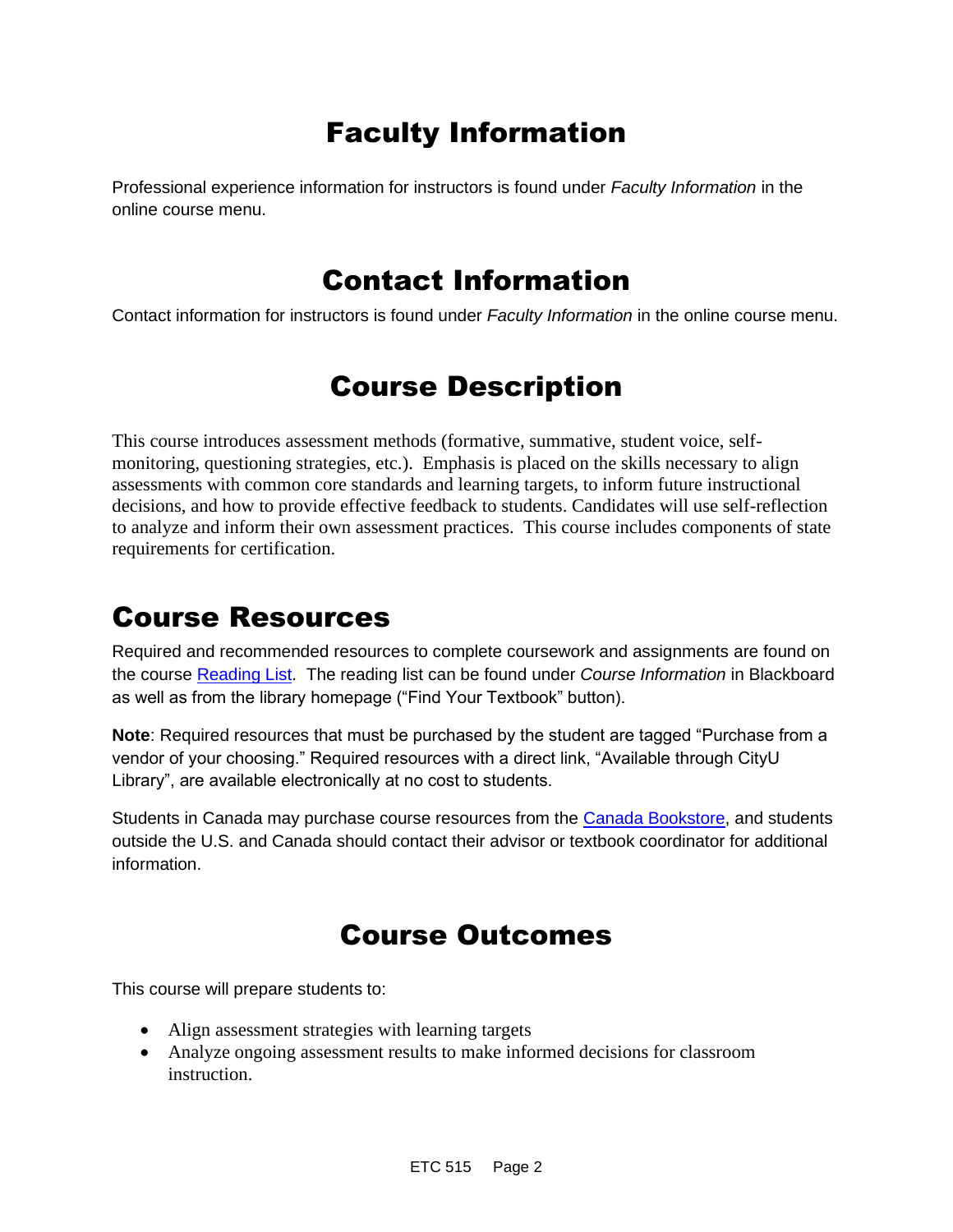- Evaluate progress toward learning targets, reflect on learning, and make appropriate learning decisions using a variety of assessment strategies
- Design and use a variety of formative and summative assessments that measure student performance relative to learning targets

# Shared Agreements

Our primary commitment is to **build relationships** both with each other and within ourselves. We share a *collective goal* of becoming critically conscious educators who are prepared to serve all students in our classrooms. A positive learning experience relies on creating an atmosphere where space is held for *multiple truths* to coexist, and where we begin to *notice and name power dynamics* in our own group and also in the education system, its processes, and its policies. We acknowledge that differences among our identities, social backgrounds and experiences will influence our perspectives and those of others*.* We agree to *share our truths bravely*, to *acknowledge the humanity* of each other and ourselves, and to *look for learning* in ourselves and others.

*\*\*We agree to keep confidential all issues of a personal or professional nature that are discussed in class.\*\**

*\*\*adapted from Color Brave Spaces by Equity Matters (2021). [www.equitymattersnw.com](http://www.equitymattersnw.com/)*

# Grading Scale

The grades earned for the course will be calculated using City University of Seattle's decimal grading system, found in the current University Catalog [\(https://www.cityu.edu/catalog/\)](https://www.cityu.edu/catalog/).

Grading rubrics with details on how each assignment will be graded are located under *Assignments* and/or in *My Grades* in the online course menu. Students should review the rubric for each assignment prior to completing their work in order to understand how it will be assessed.

# Course Assignments and Grading

## Effective Questioning Action Plan (25% of Final Grade)

Candidates will generate a list of at least ten questions aligned to state-adopted standard(s) or related learning targets. Questions should reflect a broad range of cognitive levels and types (e.g., pre-assessment, divergent, open-ended, etc.). Candidates analyze question structure and develop an action plan to address how to: 1) implement questions equitably, 2) engage many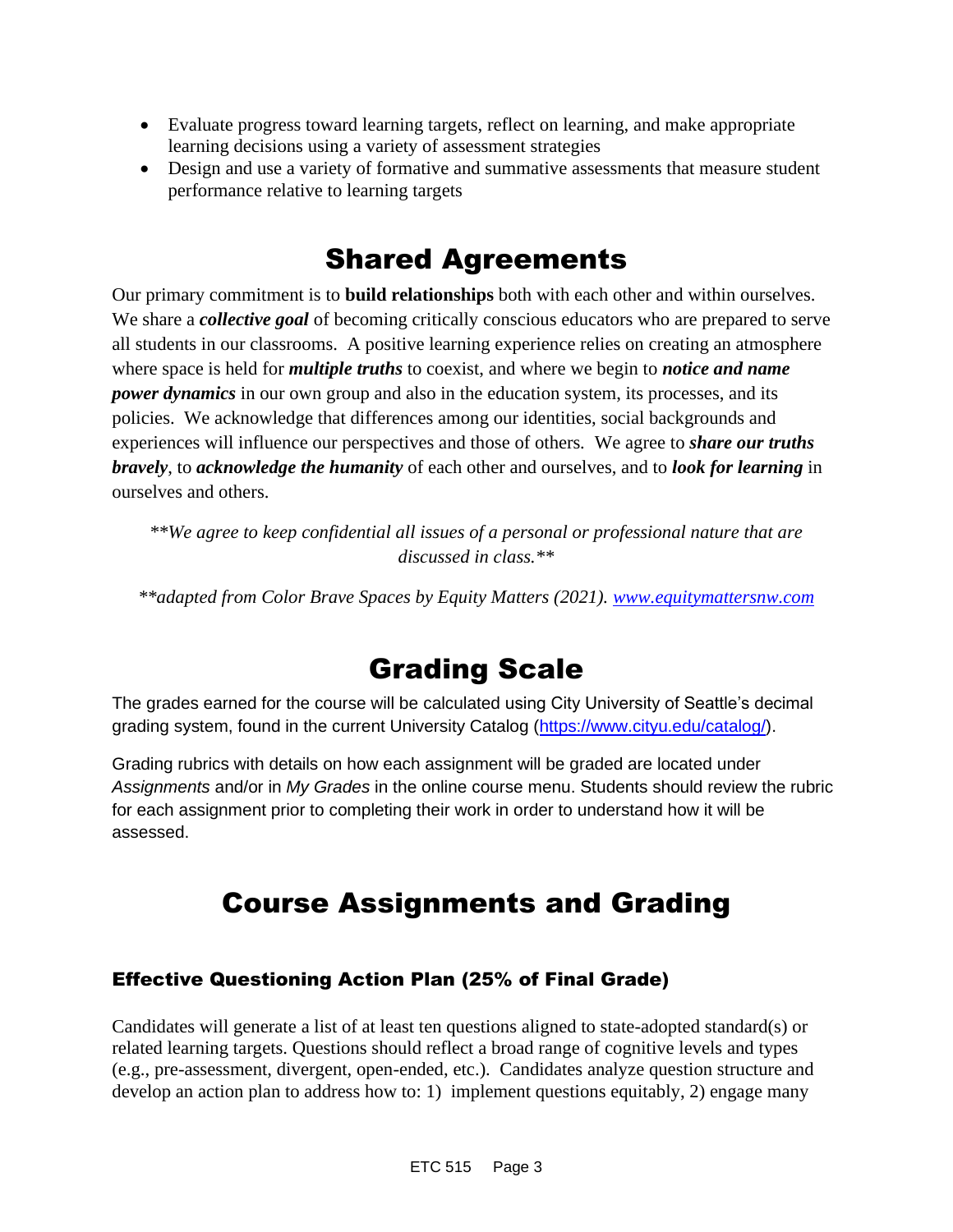students in responding, 3) elicit and build on student responses, and 4) encourage student to student talk. In this analysis and action plan, candidates should explore a hypothetical or actual discourse with students in response to 1-2 questions. The action plan should take into account candidate's existing strengths and growth areas. Candidates and/or the instructor may opt to complete this assignment as a paper, transcript with analysis, video with analysis, oral presentation, or PowerPoint with associated diagrams, tools, scaffolds, or supports.

## Assessment Matrix Paper (25% of Final Grade)

Candidates generate a variety of assessments aligned to a state-adopted standard, and reflect on challenges and benefits to implementing those assessments. Candidates unpack a standard into four learning targets at a variety of cognitive levels. For each target, candidates create pre-, formative, and student voice assessments of an appropriate rigor. Candidates create a summative performance assessment with associated rubric that addresses the overall standard. The final product will be a matrix with the assessments, and a 1-2 page paper reflecting on benefits and challenges of implementing such assessments in classroom settings.

## Student Work Analysis and Feedback (30% of Final Grade)

Candidates will analyze a data set and associated student work sample in a 5-page paper. Candidate will describe trends in strengths and needs for the larger group of students and the individual student represented by the work sample. Candidates will either evaluate the feedback on the student work sample, or provide appropriate and relevant feedback. Lastly, candidates will describe a plan for how they will help the group and the individual student to understand and use the feedback provided, as well as next steps in instruction (or changes to the assessment) that are informed by the analysis. This assignment reflects many requirements from Task 3 of the edTPA performance assessment for teachers. The instructor will provide a variety of data and work samples, or the candidate may use data and work samples from field experience.

## Participation, Engagement, and Essential Dispositions (20% of Final Grade)

Candidates should participate and engage in all classwork, including required assignments, class discussions, activities, and instructor-determined assignments. Candidates should work to meet essential dispositions criteria not only in the field, but also in their coursework, whether online or in person.

## Course Policies

#### **Participation**

Participation will be graded based on engagement in class discussions and activities (both online and mixed modes). Online-only courses will be determined via active engagement in weekly discussion boards or other interactive opportunities provided by the instructor. Mixed mode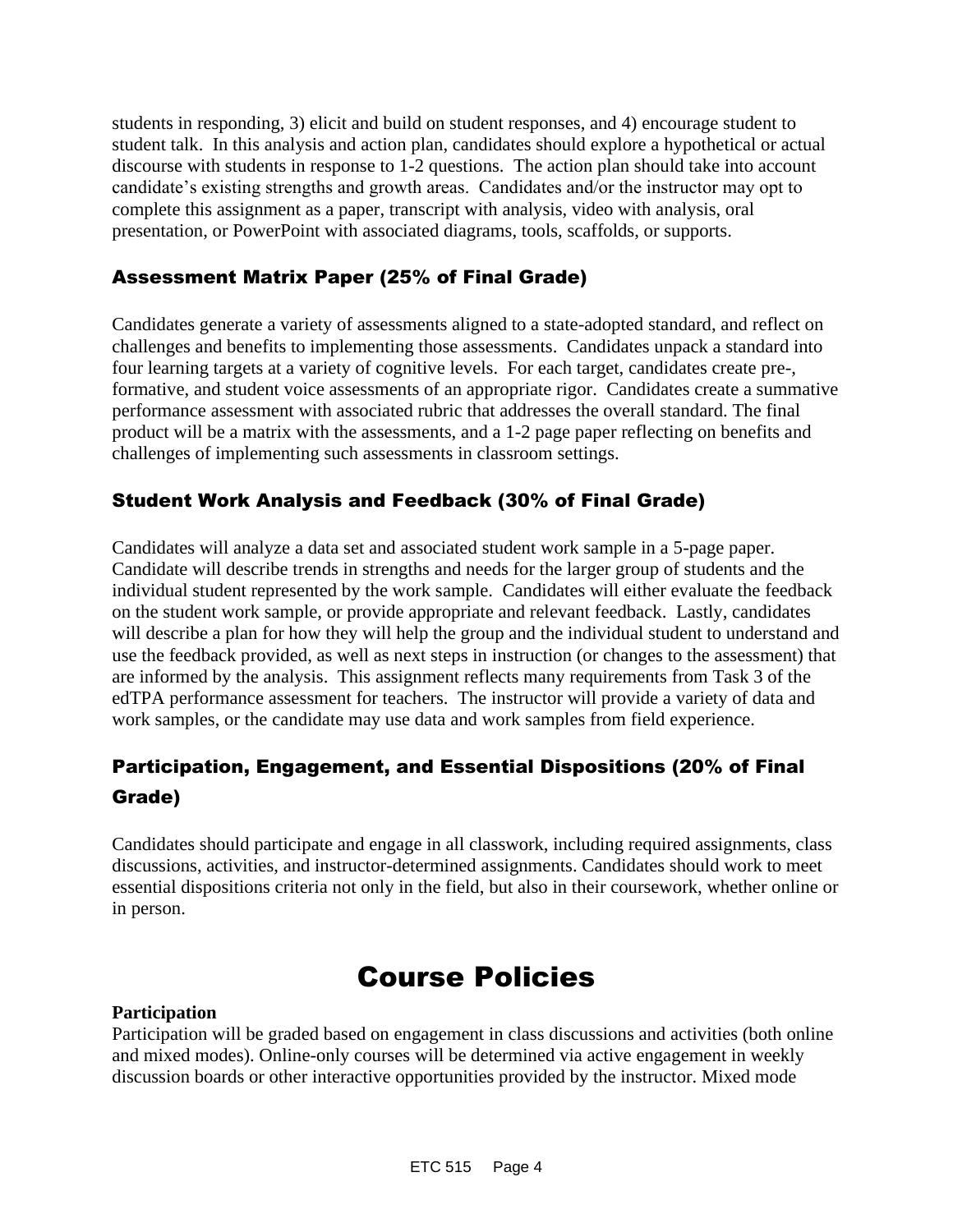courses will be determined based on presence in class and engagement with content and peers both within and outside of face-to-face class sessions.

# University Policies

You are responsible for understanding and adhering to all of City University of Seattle's academic policies. The most current versions of these policies can be found in the University Catalog that is linked from the CityU Web site.

## Antidiscrimination

City University of Seattle and its staff and faculty are committed to supporting our students. We value equity, diversity, and inclusion as a way of life as well as the educational opportunities it provides. City U will not tolerate any form of discrimination based on race, color, ethnicity, sexual orientation, gender identification, socioeconomic status, or religious values. If you have experienced any discrimination based on any of the above, we encourage you to report this to the University. Please report this to your instructor. If you do not feel safe reporting this to your instructor, please report to the Provost or to the Vice President of Student Affairs.

## Non-Discrimination & Prohibition of Sexual Misconduct

City University of Seattle adheres to all federal, state, and local civil rights laws prohibiting discrimination in employment and education. The University is committed to ensuring that the education environment is bounded by standards of mutual respect and safety and is free from discriminatory practices.

In the U.S., the University is required by Title IX of the Education Amendments of 1972 to ensure that all of its education programs and activities do not discriminate on the basis of sex/gender. Sex includes sex, sex stereotypes, gender identity, gender expression, sexual orientation, and pregnancy or parenting status. Sexual harassment, sexual assault, dating and domestic violence, and stalking are forms of sex discrimination, which are prohibited under Title IX and by City University of Seattle policy. City University of Seattle also prohibits retaliation against any person opposing discrimination or participating in any discrimination investigation or complaint process internal or external to the institution. Questions regarding Title IX, including its application and/or concerns about noncompliance, should be directed to the Title IX Coordinator. For a complete copy of the policy or for more information, visit [https://my.cityu.edu/titleix](https://nam11.safelinks.protection.outlook.com/?url=https%3A%2F%2Fmy.cityu.edu%2Ftitleix&data=04%7C01%7Claker%40cityu.edu%7Cbc558c70c10340dbaa2408d9172365a0%7Cb3fa96d9f5154662add763d854e39e63%7C1%7C0%7C637566263054321964%7CUnknown%7CTWFpbGZsb3d8eyJWIjoiMC4wLjAwMDAiLCJQIjoiV2luMzIiLCJBTiI6Ik1haWwiLCJXVCI6Mn0%3D%7C1000&sdata=GX0hgfxN2OMKFTKjD04gqvwwyU44mfnCmEdCtsEzab0%3D&reserved=0) or contact the Title IX Coordinator.

In Canada, in compliance with the British Columbia Human Rights Code, the Alberta Human Rights Act, WorksafeBC, and the Workers' Compensation Board of Alberta, the University believes that its environment should at all times be supportive and respectful of the dignity and self-esteem of individuals. Discrimination, harassment and bullying conduct, whether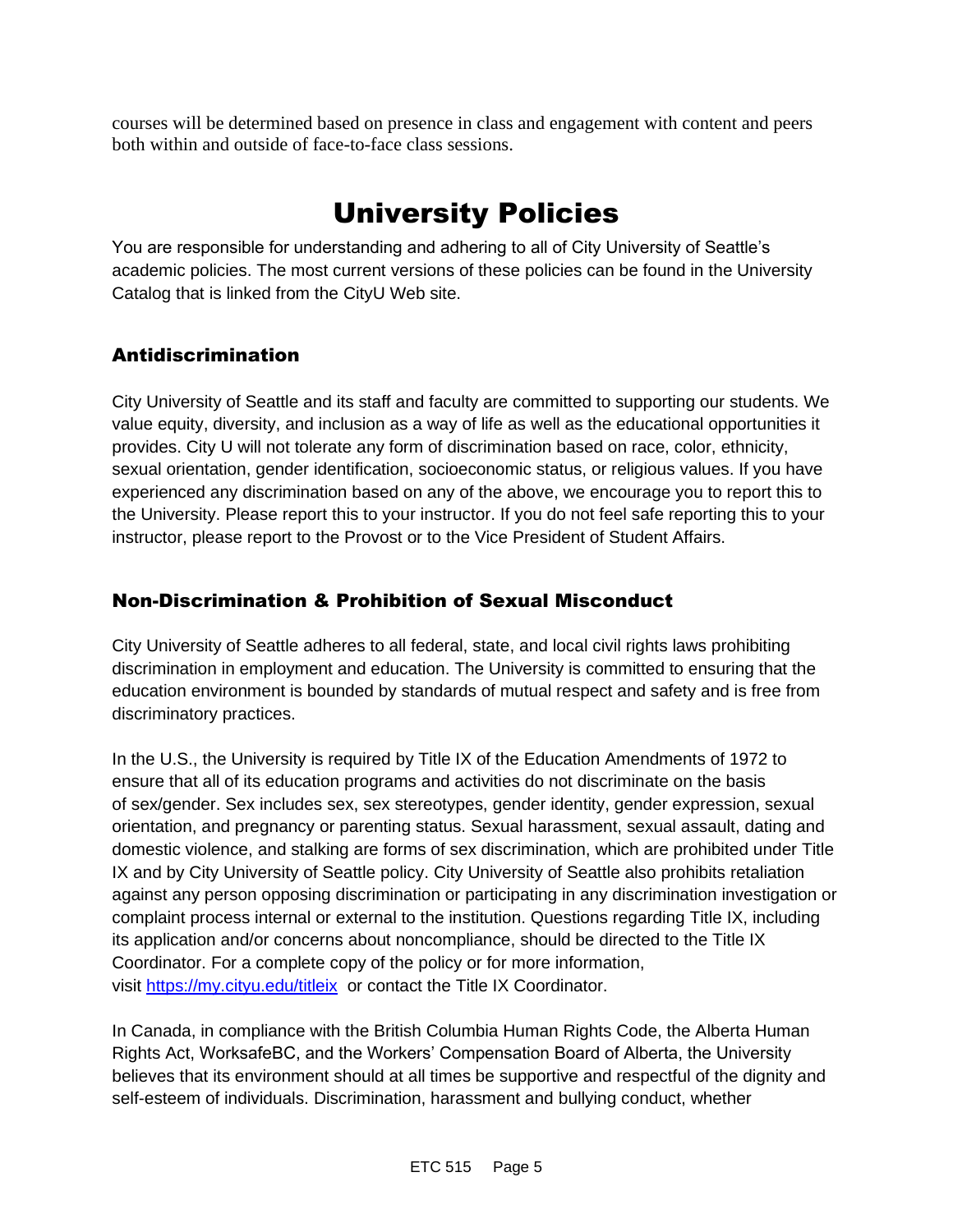through person-to-person behaviour or via electronic communications such as email or social media is not acceptable and will not be tolerated. As an educational institution, it is our responsibility to cultivate an environment of excellence, equity, mutual respect and to recognize the value and potential of every individual. The University will take all necessary steps to meet or exceed the requirements of the law to prevent discrimination, harassment and bullying. The Respectful Workplace Policy for the prevention of discrimination, harassment and bullying policy and procedure can be found at [https://www.cityu.edu/discover-cityu/about-cityu/](https://nam11.safelinks.protection.outlook.com/?url=https%3A%2F%2Fwww.cityu.edu%2Fdiscover-cityu%2Fabout-cityu%2F&data=04%7C01%7Claker%40cityu.edu%7Cbc558c70c10340dbaa2408d9172365a0%7Cb3fa96d9f5154662add763d854e39e63%7C1%7C0%7C637566263054331957%7CUnknown%7CTWFpbGZsb3d8eyJWIjoiMC4wLjAwMDAiLCJQIjoiV2luMzIiLCJBTiI6Ik1haWwiLCJXVCI6Mn0%3D%7C1000&sdata=7Q6QoqwuNLfeOJPewViWSeIwRIBy%2BoqDOiP8xSHYm78%3D&reserved=0) under the Policies section or at [https://www.cityuniversity.ca/about/](https://nam11.safelinks.protection.outlook.com/?url=https%3A%2F%2Fwww.cityuniversity.ca%2Fabout%2F&data=04%7C01%7Claker%40cityu.edu%7Cbc558c70c10340dbaa2408d9172365a0%7Cb3fa96d9f5154662add763d854e39e63%7C1%7C0%7C637566263054331957%7CUnknown%7CTWFpbGZsb3d8eyJWIjoiMC4wLjAwMDAiLCJQIjoiV2luMzIiLCJBTiI6Ik1haWwiLCJXVCI6Mn0%3D%7C1000&sdata=TX6bXEiU0CC6hC1mrTnKpuJywbR06qAj7RMu8QC4RUA%3D&reserved=0)

## Religious Accommodations

City University of Seattle has a policy for accommodation of student absences or significant hardship due to reasons of faith or conscience, or for organized religious activities. The University's policy, including more information about how to request an accommodation, is available in the University Catalog and on the my.cityu.edu student portal. Accommodations must be requested by the 20% mark of this course (e.g. day 14 of a ten-week course, day 7 of a 5-week course) using the Religious Accommodations Request Form found on the student dashboard in the my.cityu.edu student portal.

## Academic Integrity

Academic integrity in students requires the pursuit of scholarly activity that is free from fraud, deception and unauthorized collaboration with other individuals. Students are responsible for understanding CityU's policy on academic integrity and adhering to its standards in meeting all course requirements. A complete copy of this policy can be found in the [University Catalog](https://nam11.safelinks.protection.outlook.com/?url=http%3A%2F%2Fwww.cityu.edu%2Fcatalog%2F&data=04%7C01%7Claker%40cityu.edu%7Cbc558c70c10340dbaa2408d9172365a0%7Cb3fa96d9f5154662add763d854e39e63%7C1%7C0%7C637566263054341952%7CUnknown%7CTWFpbGZsb3d8eyJWIjoiMC4wLjAwMDAiLCJQIjoiV2luMzIiLCJBTiI6Ik1haWwiLCJXVCI6Mn0%3D%7C1000&sdata=aL6fsSyLtVzJgdrlE9PtZXb%2F3H6wCdrvPcw4zOoEYTI%3D&reserved=0) in the section titled *Academic Integrity Policy* under *Student Rights & Responsibilities*.

## **Attendance**

Students taking courses in any format at the University are expected to be diligent in their studies and to attend class regularly. Regular class attendance is important in achieving learning outcomes in the course and may be a valid consideration in determining the final grade. For classes where a physical presence is required, a student has attended if they are present at any time during the class session. For online classes, a student has attended if they have posted or submitted an assignment. A complete copy of this policy can be found in the [University Catalog](https://nam11.safelinks.protection.outlook.com/?url=http%3A%2F%2Fwww.cityu.edu%2Fcatalog%2F&data=04%7C01%7Claker%40cityu.edu%7Cbc558c70c10340dbaa2408d9172365a0%7Cb3fa96d9f5154662add763d854e39e63%7C1%7C0%7C637566263054341952%7CUnknown%7CTWFpbGZsb3d8eyJWIjoiMC4wLjAwMDAiLCJQIjoiV2luMzIiLCJBTiI6Ik1haWwiLCJXVCI6Mn0%3D%7C1000&sdata=aL6fsSyLtVzJgdrlE9PtZXb%2F3H6wCdrvPcw4zOoEYTI%3D&reserved=0) in the section titled *Attendance* under *Student Rights & Responsibilities*.